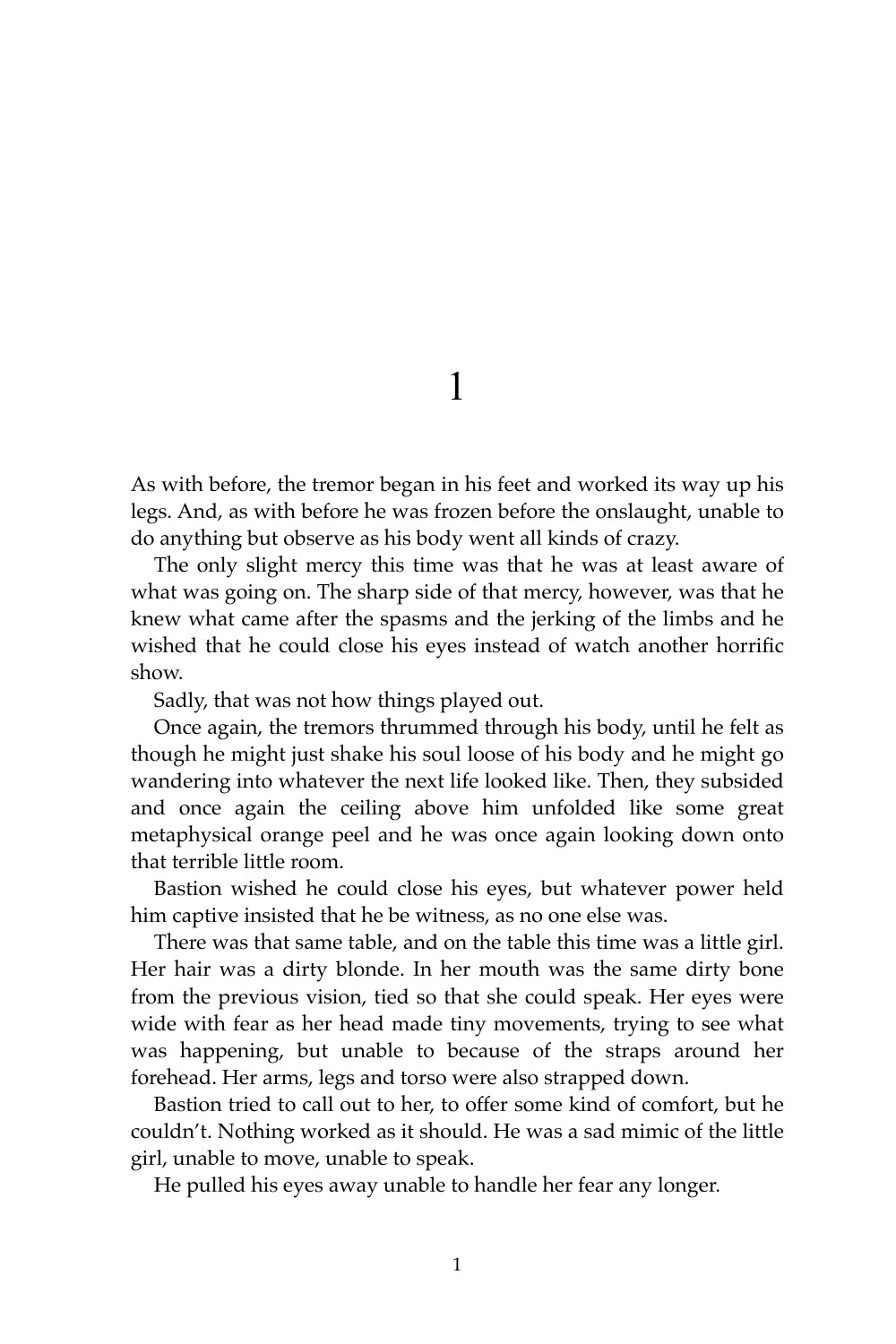The rest of the room was the same.

In the centre of the room was the same large cauldron, with steam rising out of it, and some sick silky black concoction bubbling inside. There was something about that black liquid that pulled at his eyes, while making him feel nauseous at the same time. The surface was a glossy black, but as he looked at it longer, he thought he saw something stirring inside, something oozing through its depths and he had the distinct feeling that he wasn't seeing something in the liquid anymore but something from somewhere else, almost as though what was in the pot was a tear in reality and instead of looking at something cooking, he was looking into somewhere else.

He pulled his eyes away from that too, because whatever it was he was seeing filled him with a dread that twisted his stomach into painful knots. If he wasn't paralysed, he would have brought up the night's earlier Chicken Teriyaki and veggies.

Something he had not noted from his last vision was that around the cauldron was symbols marked in the floor, painted with some dark paint that Bastion did not want to consider. The symbols were placed in a circle around the cauldron and then separated off in a line, running towards the table where the little girl was placed and then formed another circle around the table, connecting the table and cauldron. The symbols, like the liquid in the pot pulled at him while making him feel queasy at the same time.

On another little table to the side of the girl, was a dull bronze looking knife. Bastion felt a sudden anger surge inside him at the sight and everything in him suddenly wanted to destroy the knife, destroy the cauldron, destroy everything he saw for on some deep level, beyond just the horror of the pain and what he knew was coming, something about the cauldron and the symbols and the purpose behind this terrible ritual offended him at his core and stirred something inside him that thrummed with its own energy, seperate to the spasms of earlier. This was deeper and more primal, something that was responding to the wrongness laid out in offensive detail before him.

On the table was the book, holding its own kind of power. The book was closed, but Bastion was drawn to it as it hummed with its own energy, different from the symbols and the cauldron. Not bad, not good. Just powerful, and somehow Bastion just knew that it shouldn't be there, shouldn't be utilised in this way, that its power was being bastardised.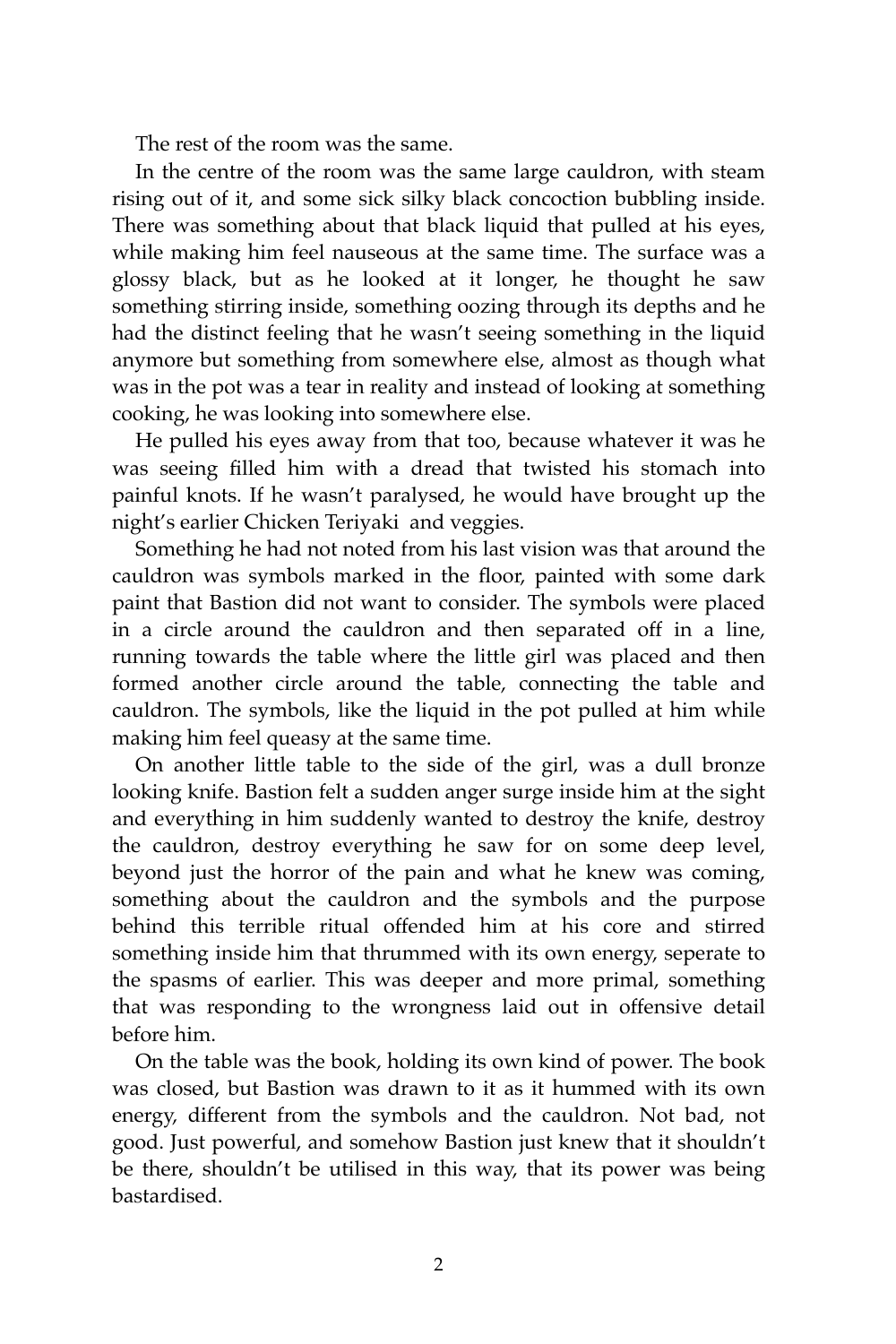Then she entered the room.

She was a great shuffling figure, large and hunched over. There was no sound from the vision, but Bastion could just imagine hearing a great hulking huffing and heavy breathing from the figure. Looking down upon her, Bastion could tell she was massive. Morbidly obese would be the term today. The top of her head was covered in thinning wisps of lank dark hair, and her wide shoulders were covered in a hulking great dress of dark green. He could see stains upon her sleeves. She was a walking offence and Bastion felt that deeper power within him bursting within him, straining towards the woman and if he could have he would have destroyed her on the spot.

As if sensing him, the woman stopped and pause her swaying shuffle. Her head cocked to the side and looked around. If he could have, Bastion would have frozen even more than he was.

She looked around as though hearing something, but seeing nothing, she continued onwards, and picked up the dull bronze knife.

*No no no no* Bastion cried out in his mind. But, it did no good.

The creature went to work on the innocent little girl whose eyes went wide, her mouth stretching wider in a scream that she couldn't sound.

The satanic symbols on the floor seemed to get darker with some hellish power and, as the creature took pieces from the little girl, and one by one dropped them into the bubbling cauldron, the liquid inside took on a life of its own, almost receiving the offerings with upraised limbs. The liquid became darker with each one, becoming a black deeper than anything Bastion had ever seen, and within the black there was something else darker still.

In his mind, for that was the only place Bastion had any freedom, he thrashed against his restraints. Why did he have to watch this. His anger frothed within him, desperate to break out, to stop this horror, to save the little girl whose eyes wide in shock and were quickly fading.

Tears leaked from the corners of Bastion's eyes, mimicking the little girl.

The horrific work continued.

The energy inside Bastion surged, and something broke free of its restraints, licking across the time and space separating him from the little girl. He couldn't offer much, but at least she could know that she wasn't alone.

Like a feather, a small lick of light escaped Bastion and reached out to touch the little girl, gently caressing her cheek. Her eyes sparked for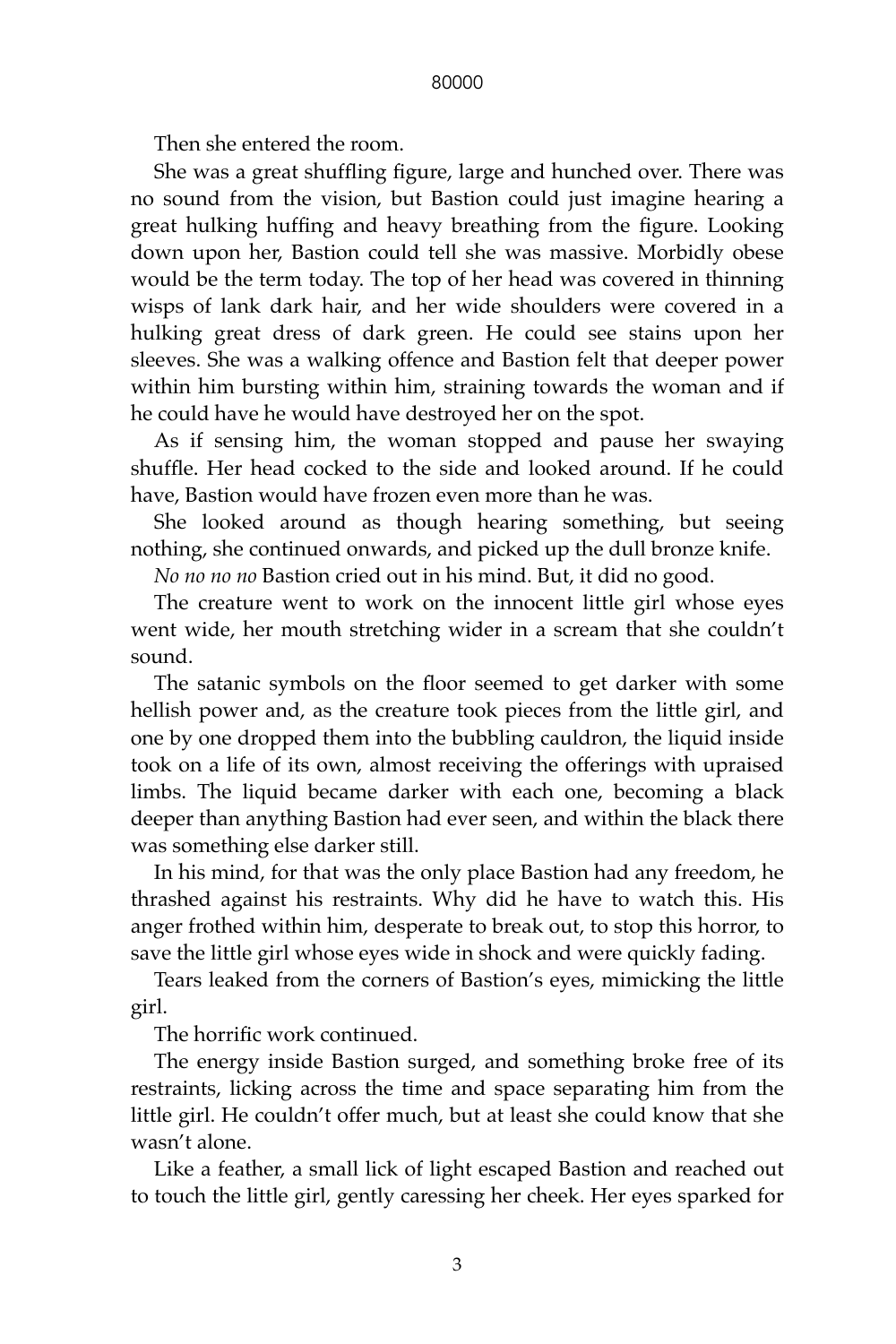a moment, and in that split second Bastion felt like she saw him, and her pain eased for just a moment, rushing into Bastion. He screamed in his mind at it, but refused to separate the contact, giving her a moment's respite. And, then she was gone and their connection was gone.

The feather of light connecting them receded as fast as it had appeared. The power inside Bastion went quiet.

But, the creature had frozen, and stood unmoving as she turned to walk back from the cauldron, knife in hand. She had seen something. The figure tilted her head forward as if sniffing the air. Then, slowly she raised her head and looked up to where Bastion watched her frozen.

Then the vision collapsed in on itself, hiding the horror once more. But, not before Bastion looked into the creature's piggish little eyes as they squinted back at him.

Bastion woke up and leaped up from the bed, his body aching. He sprang across the room, yanking open the door to his tiny bathroom and just made it in time to vomit up the previous night's dinner into the toilet. He heaved and heaved, his stomach cramping.

When it was finally finished, he felt completely washed out and shaky.

Slowly, he stood and leaned over the small sink, washed his mouth out with Listerine and splashed cold water on his face, washing away the cold sweat that had overtaken him.

He stared at himself in the mirror. He tried telling himself that it was just another nightmare, that his mind was playing tricks on him.

But, he knew that wasn't the truth. And there was one way he could find out.

On unsteady legs he walked back to his bed and pulled his laptop from under his bed.

He did a quick search online, looking through the latest news stories.

It didn't take long before he found it.

*Girl still missing. Parents plead for help from public.*

Bastion closed his eyes, remembering the little girl and how he had touched her mind, offering her some relief and connection before she passed. Letting her know she wasn't alone. He had to swallow down sobs that wanted to rise.

He read the first paragraph.